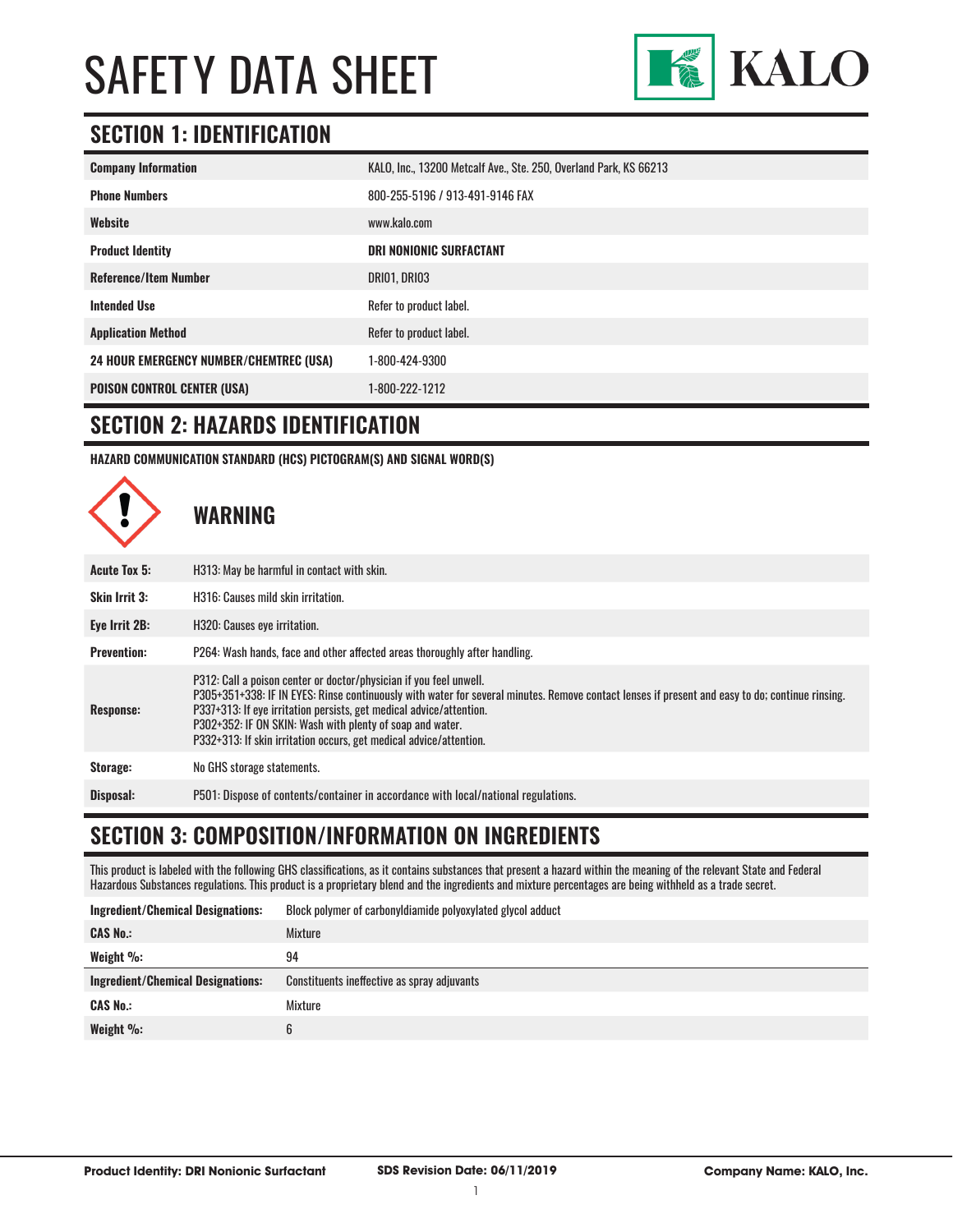

#### **SECTION 4: FIRST AID MEASURES**

#### **[DESCRIPTIONS]**

| General:     | In all cases of doubt, or when symptoms persist, seek medical attention. Never give anything by mouth to an unconscious person.                                                                                                         |
|--------------|-----------------------------------------------------------------------------------------------------------------------------------------------------------------------------------------------------------------------------------------|
| Inhalation:  | Remove to fresh air. Keep patient warm and at rest. If breathing is irregular or stopped, give artificial respiration. If unconscious, place in the recovery<br>position and obtain immediate medical attention. Give nothing by mouth. |
| Eyes:        | Irrigate copiously with clean fresh water for at least 10 minutes, holding the eyelids apart and seek medical attention.                                                                                                                |
| <b>Skin:</b> | Remove contaminated clothing. Wash skin thoroughly with soap and water or use a recognized skin cleanser. Do NOT use solvents or thinners.                                                                                              |
| Ingestion:   | If accidentally swallowed, obtain immediate medical attention. Keep at rest, Do NOT induce vomiting.                                                                                                                                    |
|              | [MOST IMPORTANT SYMPTOMS AND EFFECTS, BOTH ACUTE AND DELAYED]                                                                                                                                                                           |
| Overview:    | No adverse symptoms or effects anticipated under normal handling conditions. See Section 2 for further details.                                                                                                                         |
| Eyes:        | <b>Causes eye irritation.</b>                                                                                                                                                                                                           |
| Skin:        | Causes mild skin irritation. May be harmful in contact with skin.                                                                                                                                                                       |

#### **SECTION 5: FIREFIGHTING MEASURES**

**Extinguishing Media:** Alcohol resistant foam, CO2 , dry chemical, or water spray. Do not use water jet.

| <b>Special Hazards:</b>         | Toxic fumes may be emitted in a fire situation. Combustion may yield smoke, carbon monoxide, and other products of incomplete<br>combustion. Oxides of sulfur, nitrogen or phosphorus may also be formed. Never use welding or cutting torches on or near container, even if<br>empty.                                                                                                                                                                                                                    |
|---------------------------------|-----------------------------------------------------------------------------------------------------------------------------------------------------------------------------------------------------------------------------------------------------------------------------------------------------------------------------------------------------------------------------------------------------------------------------------------------------------------------------------------------------------|
| <b>Advice For Firefighters:</b> | Evacuate area. No specific explosion hazards are identified or expected. Always fight fire with the implication that other volatile substances<br>may be present. Prevent contamination from run-off of adjacent areas, streams, drinking water and sewers. Do not flush down sewers or<br>other drainage systems. Exposed firefighters must wear standard protective equipment and in enclosed areas self-contained breathing<br>apparatus. Use water-spray to cool fire-exposed surfaces and personnel. |

# **SECTION 6: ACCIDENTAL RELEASE MEASURES**

| <b>Precautions/Procedures:</b>                                         | Keep all sources of ignition away from spill/release. In case of a major spill or spillage in a confined space evacuate the area and<br>check vapor levels.                                                                                                                                                                                                                                                                                                                                                                                                                                                                                                               |
|------------------------------------------------------------------------|---------------------------------------------------------------------------------------------------------------------------------------------------------------------------------------------------------------------------------------------------------------------------------------------------------------------------------------------------------------------------------------------------------------------------------------------------------------------------------------------------------------------------------------------------------------------------------------------------------------------------------------------------------------------------|
| <b>Environmental Precautions:</b>                                      | Do not allow spills to enter drains or water courses.                                                                                                                                                                                                                                                                                                                                                                                                                                                                                                                                                                                                                     |
| <b>Methods and Material For</b><br><b>Containment and Cleaning Up:</b> | Ventilate the area and avoid breathing vapors. Take the personal protective measures listed in Section 8. Contain and absorb spillage<br>with non-combustible materials (e.g. sand/earth/vermiculite). Place in closed containers outside buildings and dispose of according<br>to the Waste Regulations (see Section 13). Clean, preferably with a detergent. Do not use solvents. Do not allow spills to enter drains<br>or water courses. If drains, sewers, streams or lakes are contaminated, inform the local water company immediately. In the case of<br>contamination of rivers, streams, or lakes, the Environmental Protection Agency should also be informed. |

#### **SECTION 7: HANDLING AND STORAGE**

| <b>Precautions For Safe Handling:</b> | Do not get in eyes, on skin, or on clothing. Do not breathe vapors or mists. Keep container closed. Use only with adequate<br>ventilation. Use good personal hygiene practices. Wash hands before eating, drinking, smoking. Remove contaminated clothing<br>and wash before reuse. Destroy contaminated belts and shoes and other items that cannot be decontaminated. Have eyewash<br>accessible to use in handling area. See Section 2 for further details. |
|---------------------------------------|----------------------------------------------------------------------------------------------------------------------------------------------------------------------------------------------------------------------------------------------------------------------------------------------------------------------------------------------------------------------------------------------------------------------------------------------------------------|
| <b>Conditions For Safe Storage:</b>   | Store in tightly closed bag in dry, well-ventilated area, away from excessive heat and incompatibles.<br>See Section 2 for further details.                                                                                                                                                                                                                                                                                                                    |
| <b>Incompatible Materials:</b>        | Strong oxidizers or bases.                                                                                                                                                                                                                                                                                                                                                                                                                                     |
| <b>Specific End Use(s):</b>           | See technical data sheet.                                                                                                                                                                                                                                                                                                                                                                                                                                      |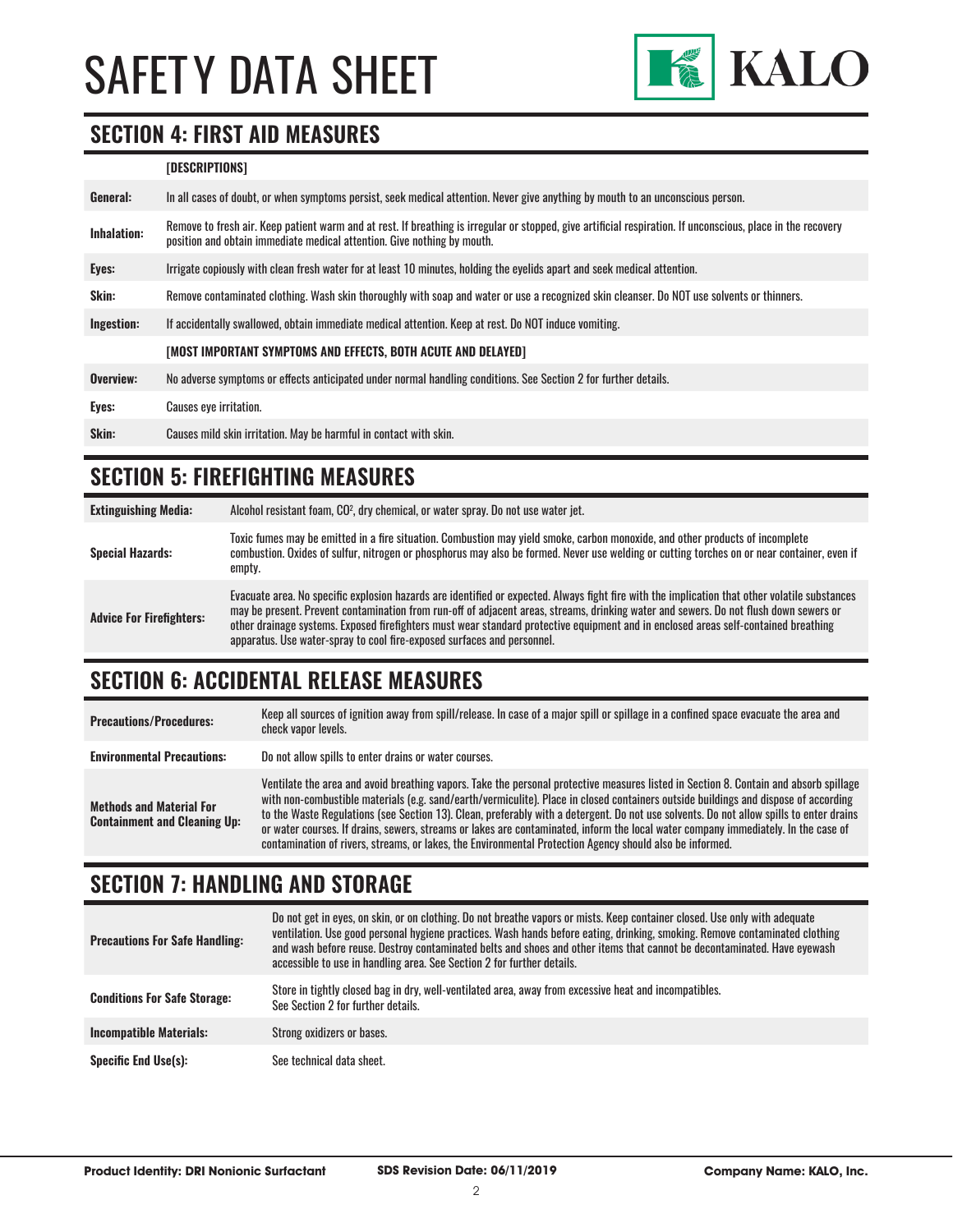

### **SECTION 8: EXPOSURE CONTROLS/PERSONAL PROTECTION**

| <b>Exposure Data:</b>        | This product contains no ingredients (at greater than 0.1%) with established limits for exposure under OSHA, ACGIH and/or NIOSH.                                                                                                                                                                                                       |
|------------------------------|----------------------------------------------------------------------------------------------------------------------------------------------------------------------------------------------------------------------------------------------------------------------------------------------------------------------------------------|
| <b>Carcinogen Data:</b>      | This product contains no ingredients (at greater than 0.1%) that are suspected of being or known to be a carcinogen under OSHA, NTP or IARC.                                                                                                                                                                                           |
|                              | [PERSONAL PROTECTIVE EQUIPMENT]                                                                                                                                                                                                                                                                                                        |
| <b>Respiratory:</b>          | If workers are exposed to concentrations above the exposure limit, they must use the appropriate certified respirators.                                                                                                                                                                                                                |
| Eyes:                        | Wear safety eyewear (e.g. safety spectacles/goggles/visors) to protect against the splash of liquids.                                                                                                                                                                                                                                  |
| Skin:                        | Overalls, which cover the body, arms, and legs, should be worn. Skin should not be exposed. All parts of the body should be washed after<br>contact.                                                                                                                                                                                   |
| <b>Engineering Controls:</b> | Provide adequate ventilation. Where reasonably practicable, this should be achieved by the use of local exhaust ventilation and good general<br>extraction. If these are not sufficient to maintain concentrations of particulates, and any vapor below occupational exposure limits, suitable<br>respiratory protection must be worn. |
| <b>Other Work Practices:</b> | See technical data sheet.                                                                                                                                                                                                                                                                                                              |

# **SECTION 9: PHYSICAL AND CHEMICAL PROPERTIES**

| Appearance:                                       | <b>White Free Flowing Granule</b> |
|---------------------------------------------------|-----------------------------------|
| Odor:                                             | Mild                              |
| <b>Odor Threshold:</b>                            | <b>Not Measured</b>               |
| pH:                                               | $5.0 - 7.0$                       |
| <b>Specific Gravity:</b>                          | <b>Not Measured</b>               |
| <b>Flashpoint:</b>                                | Does Not Flash                    |
| <b>Solubility in Water:</b>                       | Soluble                           |
| Viscosity (cSt):                                  | <b>Not Measured</b>               |
| $VOC\%$ :                                         | <b>Not Measured</b>               |
| <b>Particle Size:</b>                             | 80-100 Mesh                       |
| <b>Vapor Density:</b>                             | <b>Heavier Than Air</b>           |
| <b>Density:</b>                                   | $31-35$ lbs/ft <sup>2</sup>       |
| Initial Boiling Point/Range (OF/OC):              | <b>Not Measured</b>               |
| <b>Flammability (Solid, Gas):</b>                 | <b>Not Measured</b>               |
| <b>Upper Flammability/Explosive Limits:</b>       | Not Measured                      |
| <b>Lower Flammability/Explosive Limits:</b>       | <b>Not Measured</b>               |
| <b>Decomposition Temperature:</b>                 | <b>Not Measured</b>               |
| <b>Auto-Ignition Temperature:</b>                 | <b>Not Measured</b>               |
| Partition Co-Efficient n-octanol/water (Log Kow): | Not Measured                      |
| <b>Evaporation Rate (Ether=1):</b>                | <b>Not Measured</b>               |
| Other:                                            | No other relevant information.    |

# **SECTION 10: STABILITY AND REACTIVITY**

| <b>Reactivity:</b>                       | Not chemically reactive.                                                                                |
|------------------------------------------|---------------------------------------------------------------------------------------------------------|
| <b>Chemical Stability:</b>               | Stable under normal ambient and anticipated conditions of use.                                          |
| <b>Hazardous Reactions:</b>              | Carbon monoxide and carbon dioxide from burning.                                                        |
| <b>Conditions To Avoid:</b>              | Extended exposure to high temperatures can cause decomposition. Avoid all possible sources of ignition. |
| <b>Incompatible Materials:</b>           | Strong oxidizers and bases.                                                                             |
| <b>Hazardous Decomposition Products:</b> | Not anticipated under normal conditions of use.                                                         |

**Product Identity: DRI Nonionic Surfactant SDS Revision Date: 06/11/2019 Company Name: KALO, Inc.**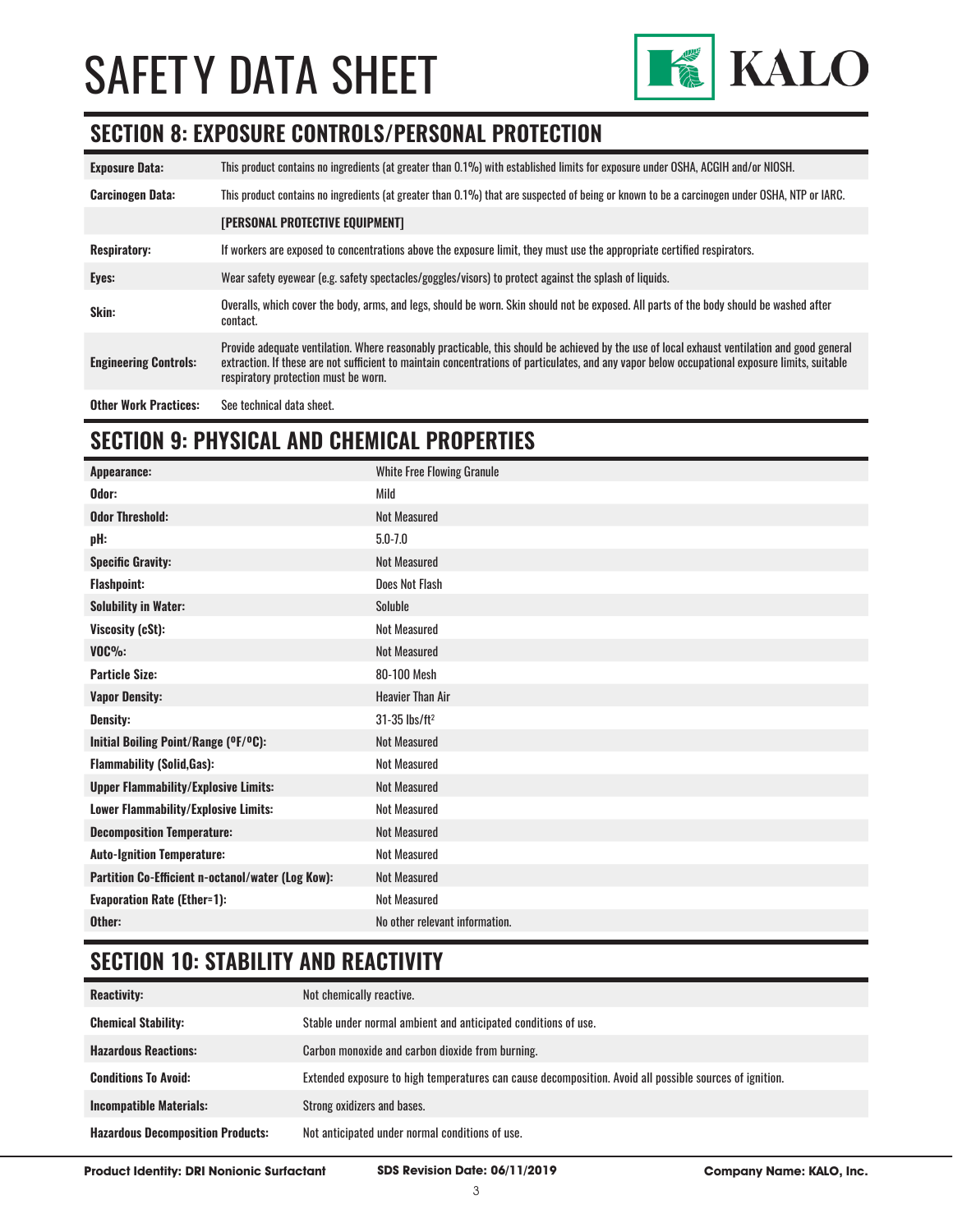

#### **SECTION 11: TOXICOLOGICAL INFORMATION**

|                                                                   | [ACUTE TOXICITY ESTIMATE]                                   |                          |
|-------------------------------------------------------------------|-------------------------------------------------------------|--------------------------|
| Ingredients:                                                      | Block polymer of carbonyldiamide polyoxylated glycol adduct |                          |
| Oral LD50mg/kg:                                                   | >5,000.00 mg/kg                                             |                          |
| Skin LD50mg/kg:                                                   | >2,000.00 mg/kg                                             |                          |
| Inhalation Vapor LC50mg/L/4hr:                                    | No Data Available                                           |                          |
| Inhalation Dust/Mist LC50mg/L/4hr:                                | No Data Available                                           |                          |
| <b>ITEM</b>                                                       | <b>HAZARD</b>                                               | <b>CATEGORY</b>          |
| <b>Acute Toxicity (mouth):</b>                                    | <b>Not Applicable</b>                                       | $\overline{\phantom{a}}$ |
| <b>Acute Toxicity (skin):</b>                                     | May be harmful in contact with skin.                        | 5                        |
| <b>Acute Toxicity (inhalation):</b>                               | Not Applicable                                              | $\overline{\phantom{a}}$ |
| <b>Skin Corrosion/Irritation:</b>                                 | <b>Causes mild skin irritation.</b>                         | 3                        |
| <b>Eye Damage/Irritation:</b>                                     | <b>Causes eye irritation.</b>                               | 2B                       |
| <b>Sensitization (respiratory):</b>                               | Not Applicable                                              | --                       |
| <b>Sensitization (skin):</b>                                      | Not Applicable                                              | $\overline{\phantom{a}}$ |
| <b>Germ Toxicity:</b>                                             | Not Applicable                                              | $-$                      |
| <b>Carcinogenicity:</b>                                           | <b>Not Applicable</b>                                       | $-$                      |
| <b>Reproductive Toxicity:</b>                                     | Not Applicable                                              |                          |
| Specific Target Organ Systemic Toxicity-Single Exposure:          | Not Applicable                                              | $\overline{\phantom{a}}$ |
| <b>Specific Target Organ Systemic Toxicity-Repeated Exposure:</b> | Not Applicable                                              | $\overline{\phantom{a}}$ |
| <b>Aspiration Hazard:</b>                                         | <b>Not Applicable</b>                                       |                          |

# **SECTION 12: ECOLOGICAL INFORMATION**

| <b>Toxicity:</b>                       | No additional information provided for this product. This product is not for aquatic settings. |
|----------------------------------------|------------------------------------------------------------------------------------------------|
| <b>Persistence and Degradability:</b>  | There is no data available on the preparation itself.                                          |
| <b>Bioaccumulative Potential:</b>      | Not measured.                                                                                  |
| Mobility In Soil:                      | No data available.                                                                             |
| <b>Results of PBT and vPvB Assess:</b> | This product contains no PBT/vPvB chemicals.                                                   |
| <b>Other Adverse Effects:</b>          | No data available.                                                                             |

# **SECTION 13: DISPOSAL CONSIDERATIONS**

**Waste Treatment Methods:**

Do not allow into drains or water courses. Wastes and emptied containers should be disposed of in accordance with regulations made under the Control of Pollution Act and the Environmental Protection Act. Using information provided in this data sheet advice should be obtained from the Waste Regulation Authority, whether the special waste regulations apply. Dispose of contents in accordance with local and national regulations.